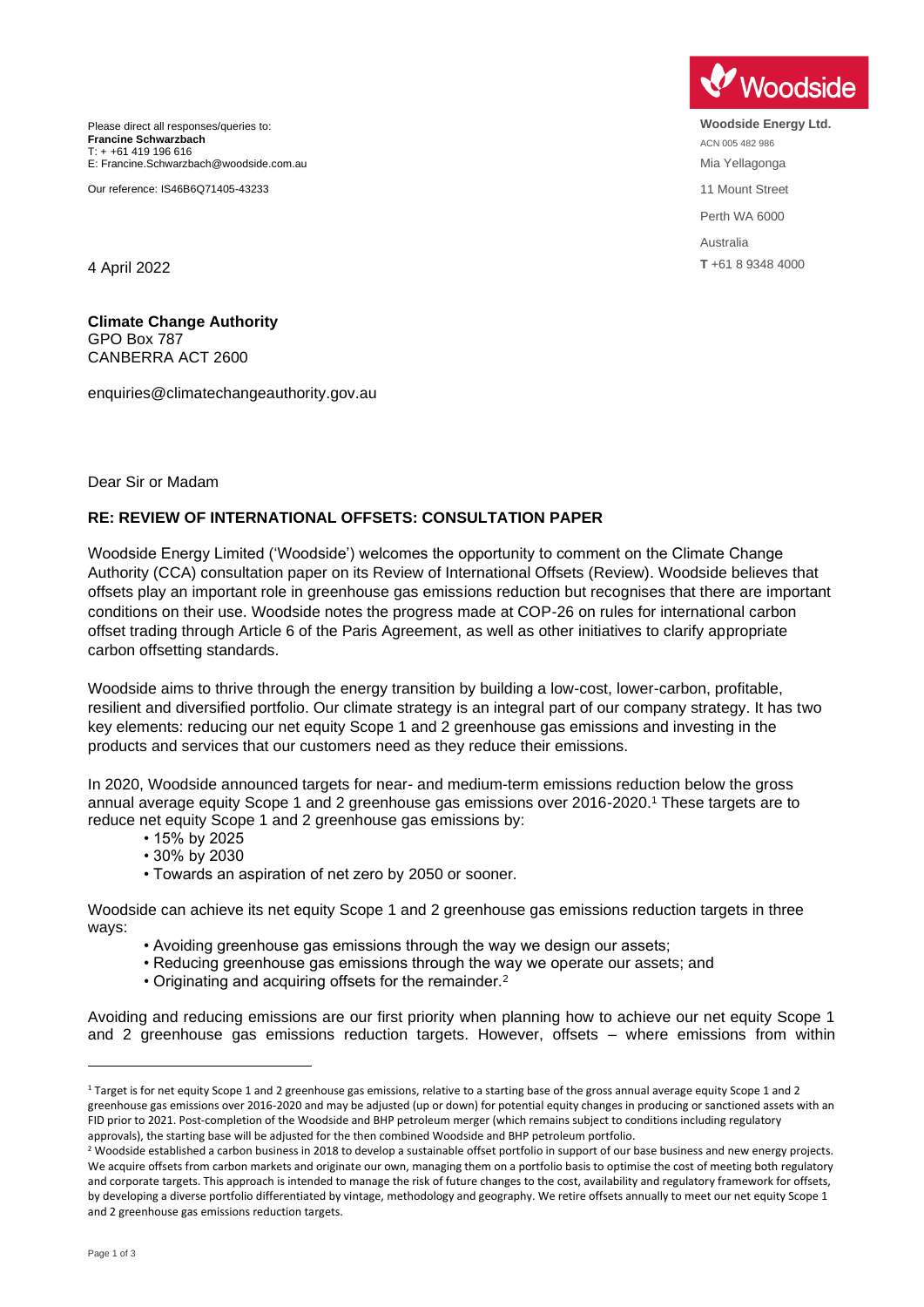Woodside's business are balanced by reduction or avoidance of emissions elsewhere – also play an important role. We are working to develop our Carbon, Capture and Storage (CCS) capabilities and established a dedicated team to build partnerships and assess opportunities for the large-scale deployment of CCS. It is important that we acknowledge there will always be emissions that are not captured by CCS or CCU and offsets will remain important in our decarbonisation journeys.

In the short- to medium-term, offsets can help to accelerate net equity emissions reduction beyond technical and economic limits for avoidance and reduction opportunities within the economy, or while these opportunities are being implemented. This is important because near-term net emissions reduction preserves the world's carbon budget, which is the amount that can be emitted prior to achieving net zero emissions, if it is to stay within any given temperature increase.

In the longer-term, some of the technologies that underpin offsets are expected to play a sustained role in both neutralising the emissions from hard-to-abate sectors, and in driving towards "net negative" global emissions so that the concentration of greenhouse gases in the atmosphere begins to reverse. Woodside's use of offsets provides investment into these technologies to help them develop and scale, and our direct participation helps to improve the robustness of methodologies and accounting techniques. The importance of carbon dioxide removal has most recently been described in the IPCC's AR6-WG1 report: "*Anthropogenic CO2 removal (CDR) has the potential to remove CO2 from the atmosphere and durably store it in reservoirs (high confidence)."<sup>3</sup>*

Woodside recognises that the acceptability of some offset technologies might change over time. Woodside recognises that there are important conditions on the use of offsets, such as the emissions reduction hierarchy that prioritises avoiding and reducing emissions before offsetting them, and that offsets must be scientifically verified and accurately accounted for using robust methodologies.

At the COP-26 United Nations Climate Change Conference 2021, world governments agreed to progress the rules for international carbon offset trading through Article 6 of the Paris Agreement. Woodside welcomes this outcome as a potential step towards verification of the use of offsets in delivering against climate ambition. Woodside also notes that there are non-governmental initiatives which aim to bring greater clarity to the appropriate use of offsets. For example:

- The *Oxford Principles for Net Zero Aligned Carbon Offsetting* were published by the Smith School of Enterprise and the Environment at the University of Oxford in September 2020.<sup>4</sup> They propose a hierarchy for how offset portfolios might develop; and
- The *Integrity Council for the Voluntary Carbon Market* (ICVCM) has been established with the stated purpose *"to ensure the voluntary carbon market accelerates a just transition to 1.5ºC. We do this by setting and enforcing definitive global threshold standards, drawing on the best science and expertise available, so high-quality carbon credits channel finance towards genuine and additional greenhouse gas reductions and removals that go above and beyond what can otherwise be achieved, and contribute to climate resilient development."<sup>5</sup>* The ICVCM intends to consult on the formation of "core carbon principles" from May 2022.

As both an investor in carbon origination projects and a purchaser of offsets via carbon markets to meet our regulatory and corporate targets, we recommend that the CCA consider the following propositions in its Review.

- The validity and role of carbon offsets in achieving greenhouse gas emissions reduction should be clearly described;
- The Climate Active Carbon Neutral Standard has the ability to provide guidance to industry in relation to best practice in terms of eligible offset units and retirement protocols;
- International consistency and integration should be promoted in order to develop appropriate standards of greenhouse gas integrity through ensuring accurate measurement, reporting and verification processes. For example, we believe Climate Active standards should align with those accepted by other international carbon market participants such as Verra, JCM, American Carbon Registry and any changes to new arrangements be accompanied by clear transition timeframes;

<sup>&</sup>lt;sup>3</sup> IPCC (2021). "Climate Change 2021 – the Physical Science Basis. Summary for Policymakers. Working Group I contribution to the Sixth Assessment Report of the Intergovernmental Panel on Climate Change, page SPM-39.

<sup>4</sup> University of Oxford Smith School of Enterprise and the Environment (2020). "The Oxford Principles for Net Zero Aligned Carbon and Offsetting." <sup>5</sup> ICVCM (2022)[. https://icvcm.org/about-the-integrity-council/.](https://icvcm.org/about-the-integrity-council/) Accessed online 21 March 2022.